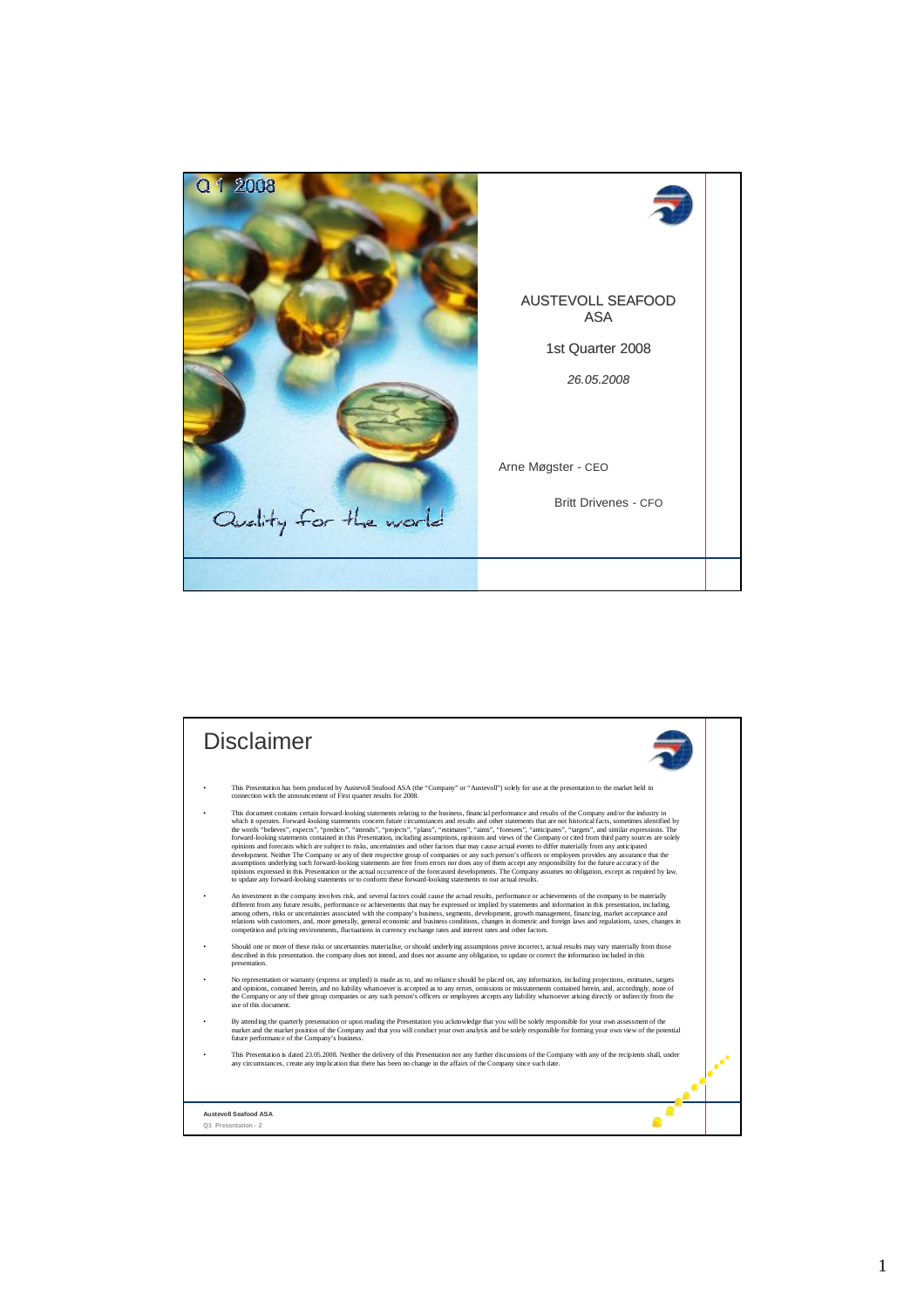

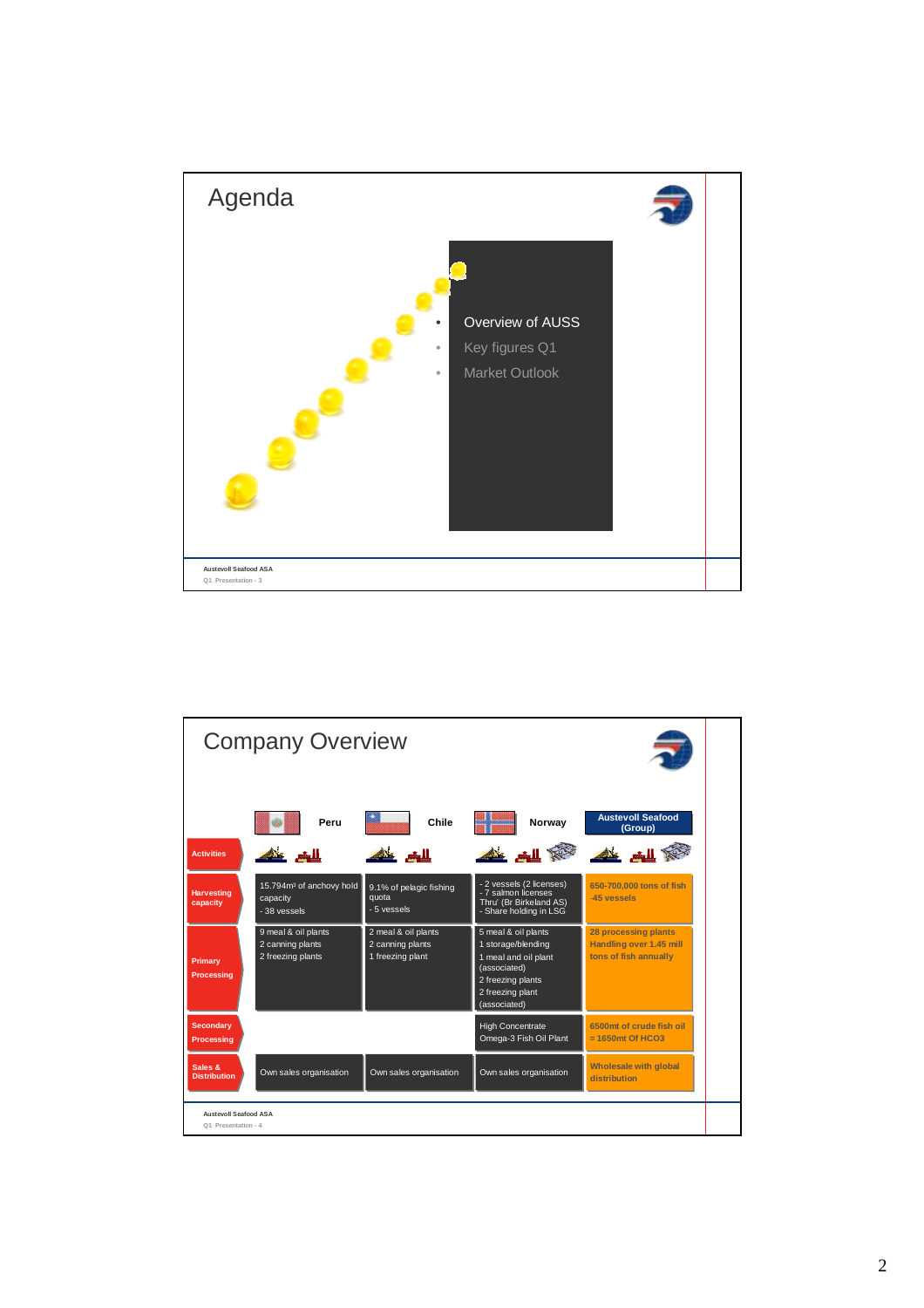

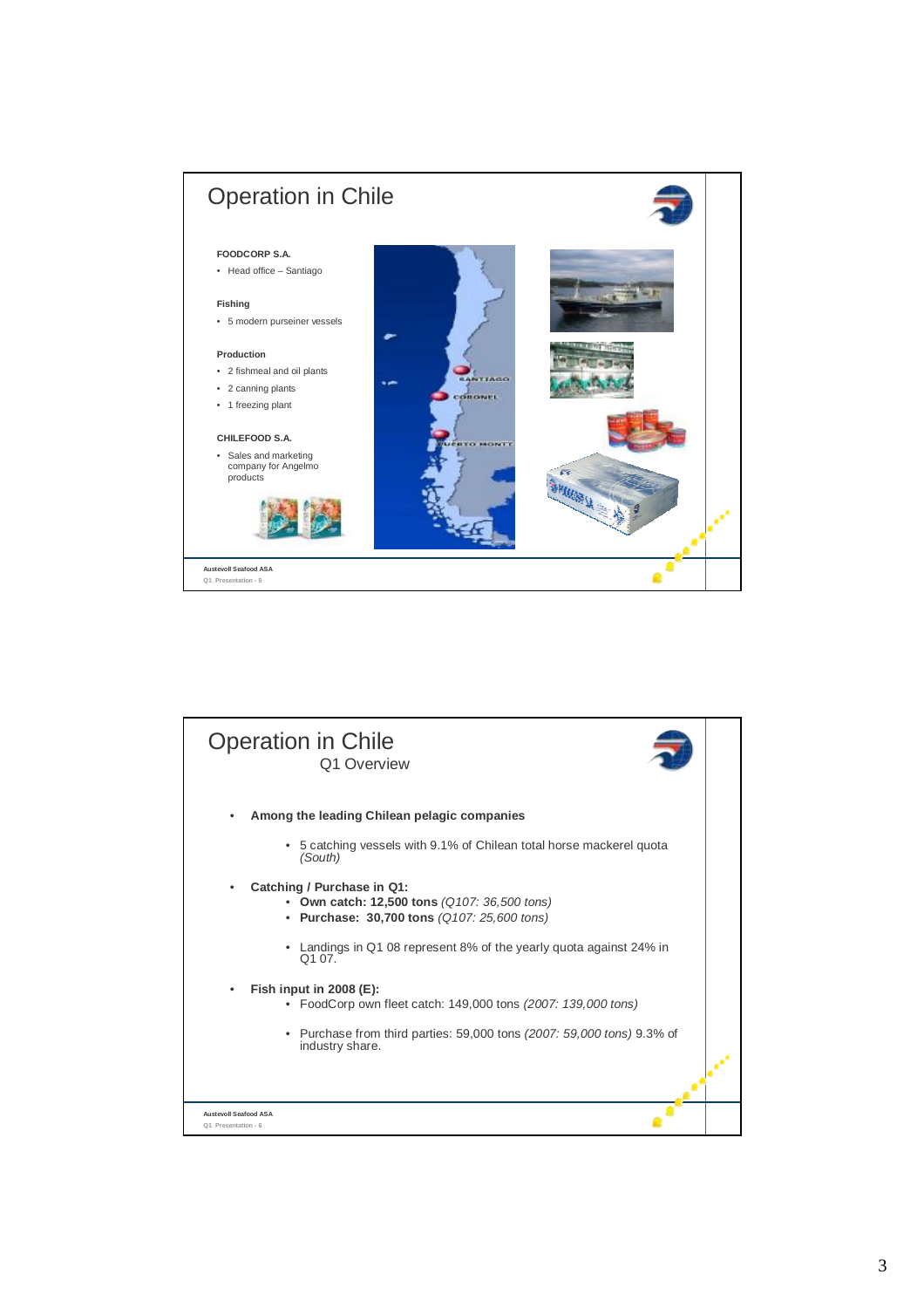

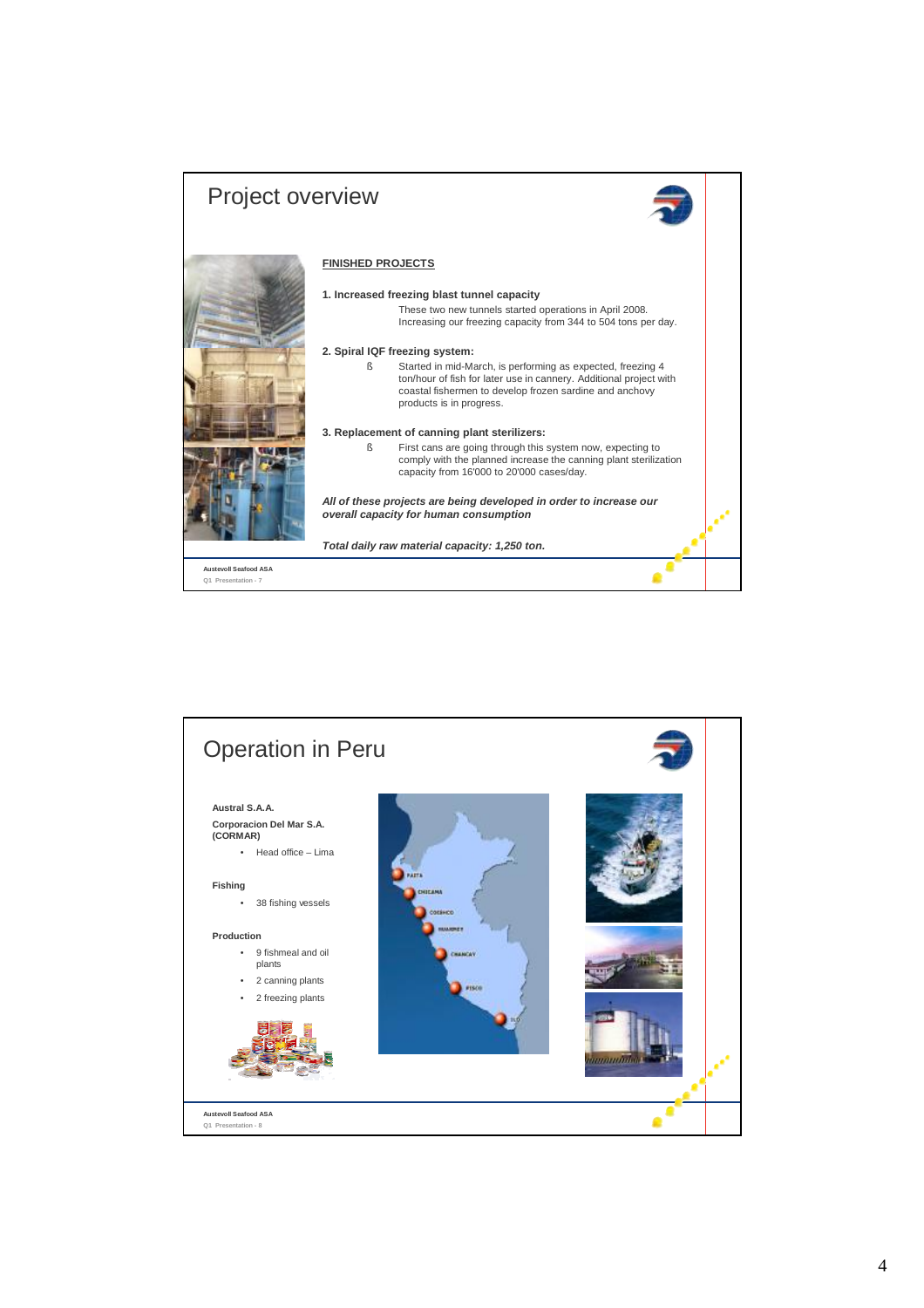

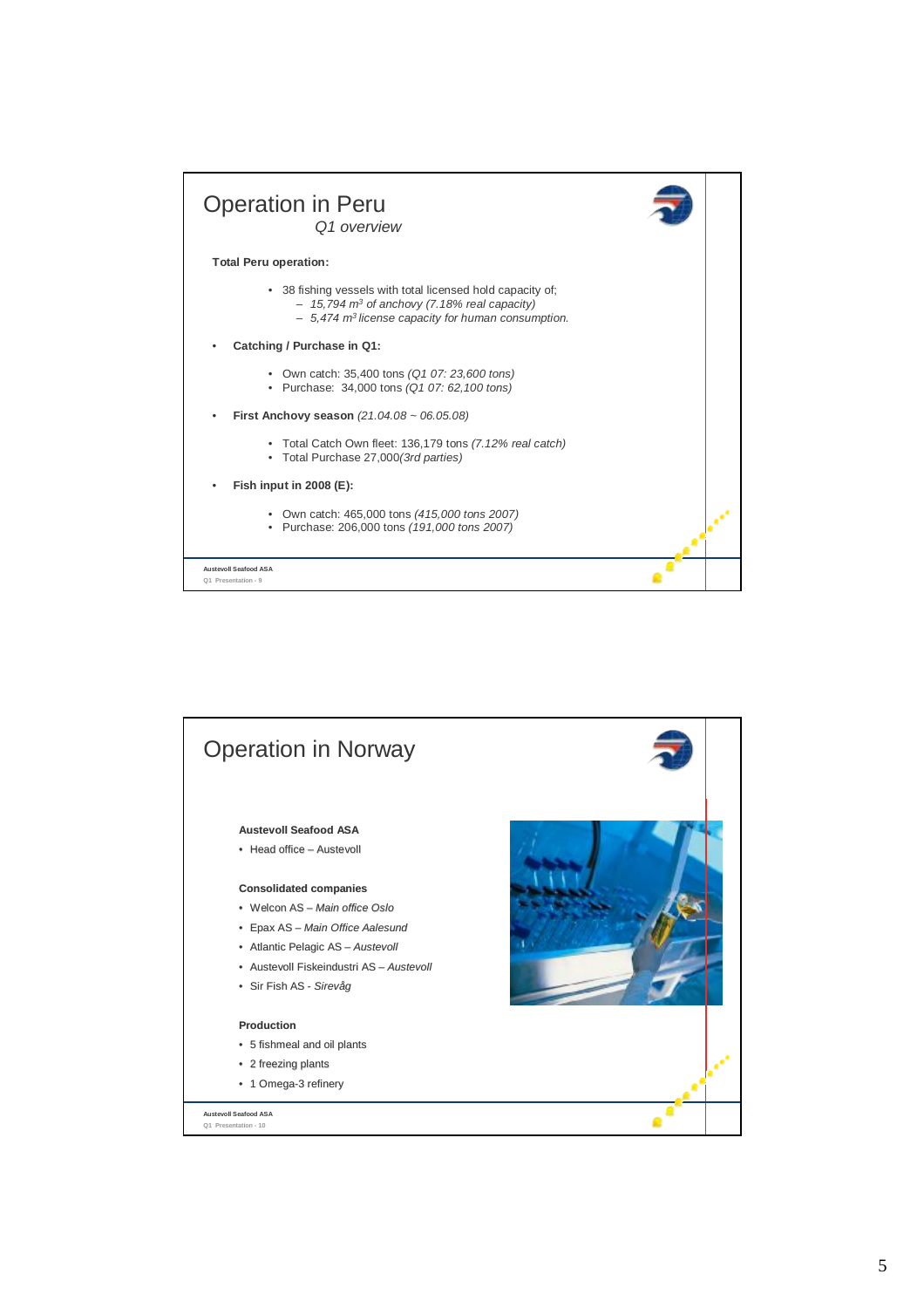

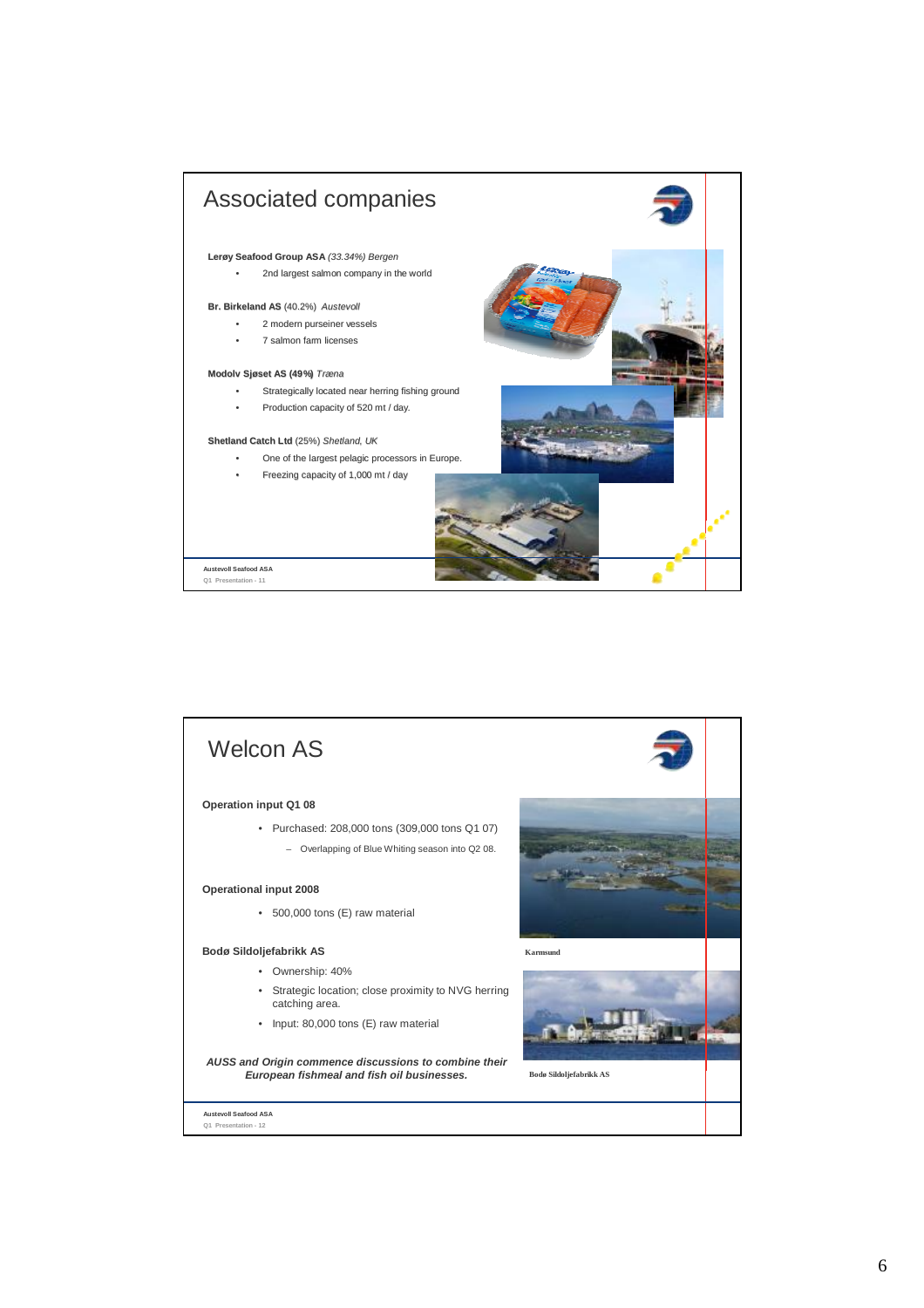| Epax AS                                                                                                                       |                               |       |         |                                  |  |
|-------------------------------------------------------------------------------------------------------------------------------|-------------------------------|-------|---------|----------------------------------|--|
| Omega-3 Leadership through                                                                                                    |                               |       |         |                                  |  |
|                                                                                                                               | Purity   Quality   Innovation |       |         |                                  |  |
| Specialist in indication specific Omega-3 marine lipids                                                                       |                               |       |         |                                  |  |
| Worlds largest producer of Concentrated Omega-3 Triglycerides                                                                 |                               |       |         |                                  |  |
| QA systems according to Good Manufacturing Practice (GMP) and<br>approved by Norwegian Medicinal Agency for production of API |                               |       |         |                                  |  |
| EPAX products recognised as World Premium Brand<br>30% - 70% Omega3 concentration levels, various EPA/DHA ratios              |                               |       |         |                                  |  |
|                                                                                                                               |                               |       |         | <b>Partly Greitly Innovation</b> |  |
| Sales Volume (mt)                                                                                                             | Q1 08                         | Q1 07 | 2008(E) |                                  |  |
| High concentrates                                                                                                             | 301                           | 267   | 1550    |                                  |  |
| Low concentrates                                                                                                              | 90                            | 115   | 350     |                                  |  |
| <b>Austevoll Seafood ASA</b>                                                                                                  |                               |       |         |                                  |  |

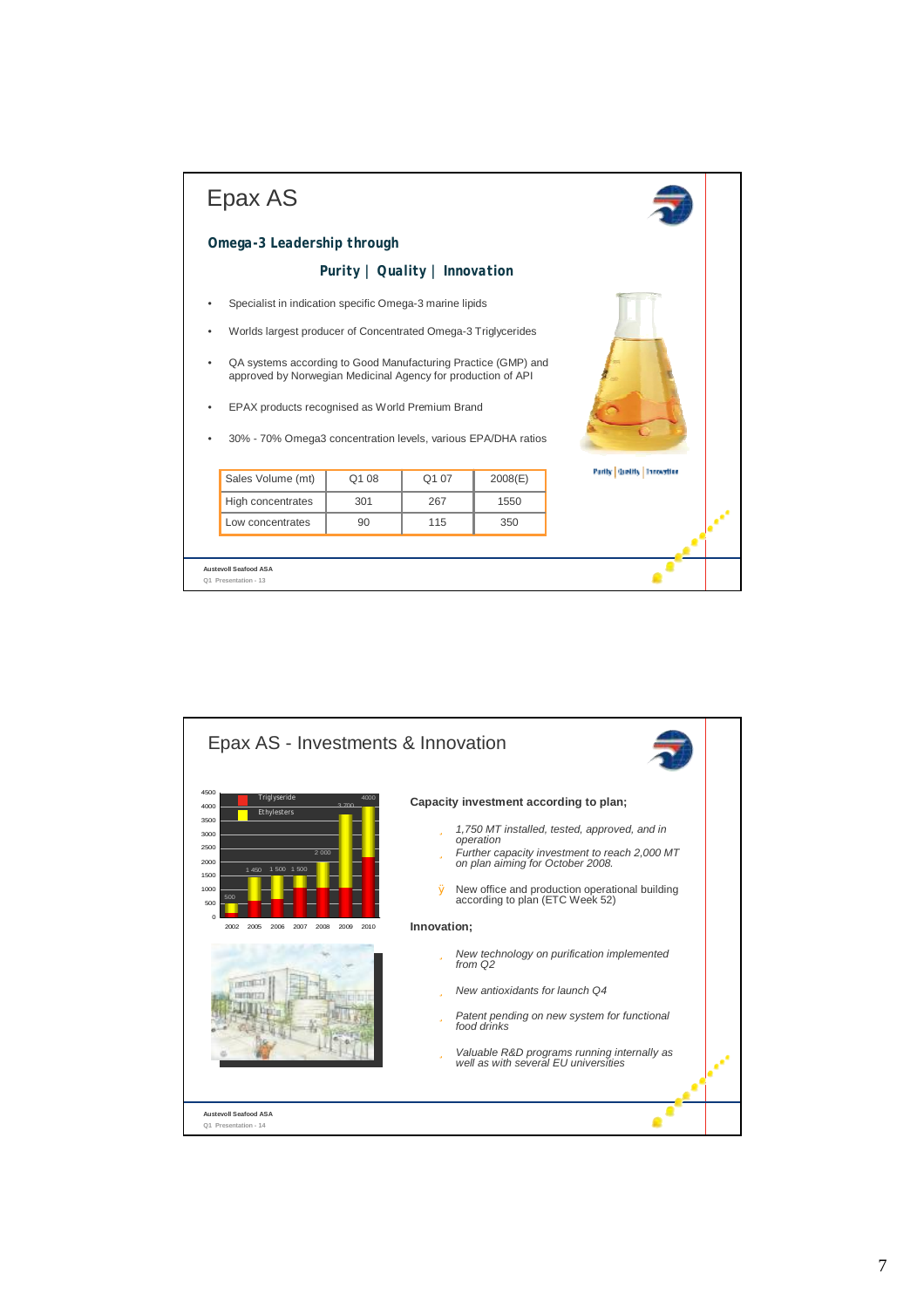

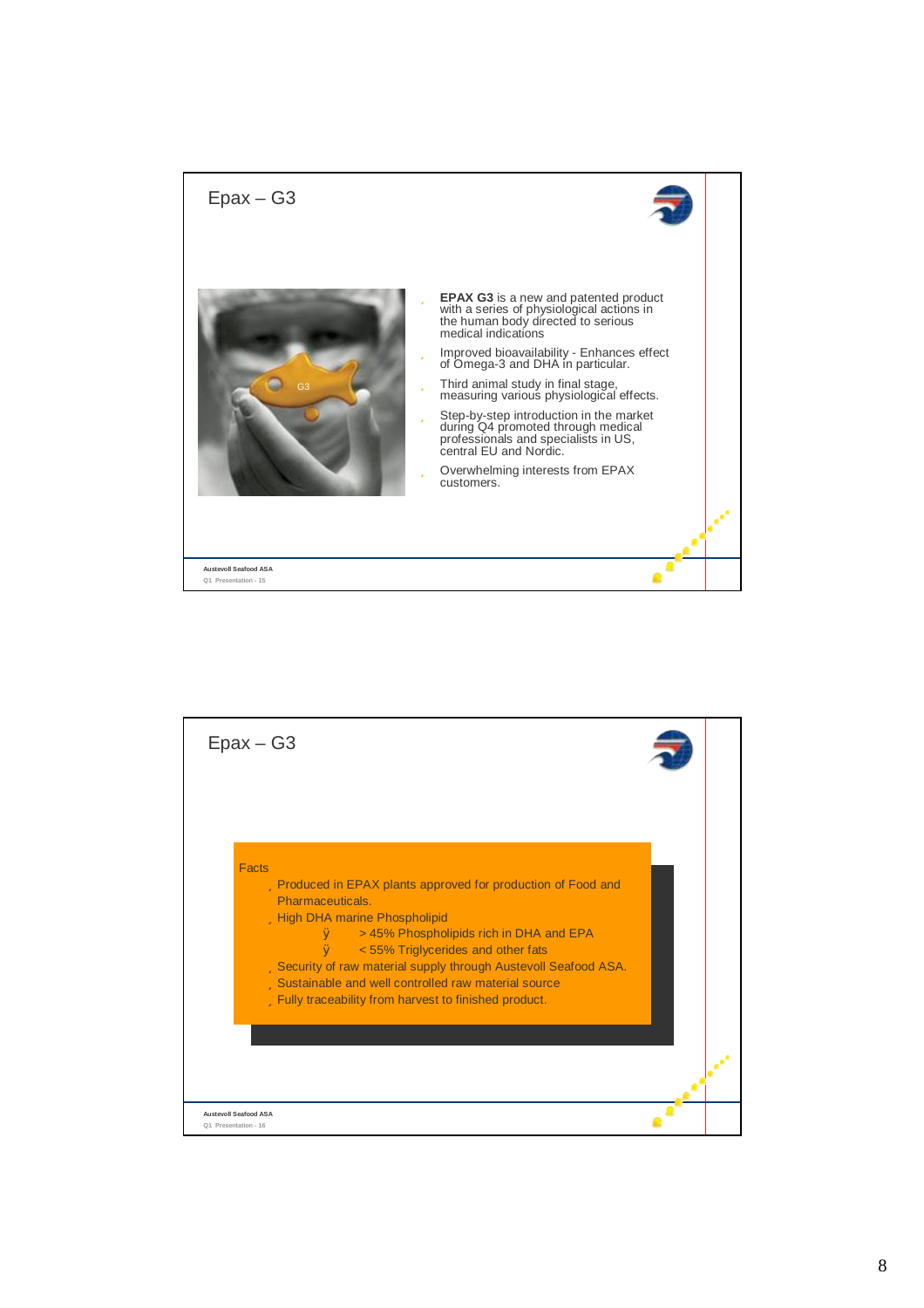

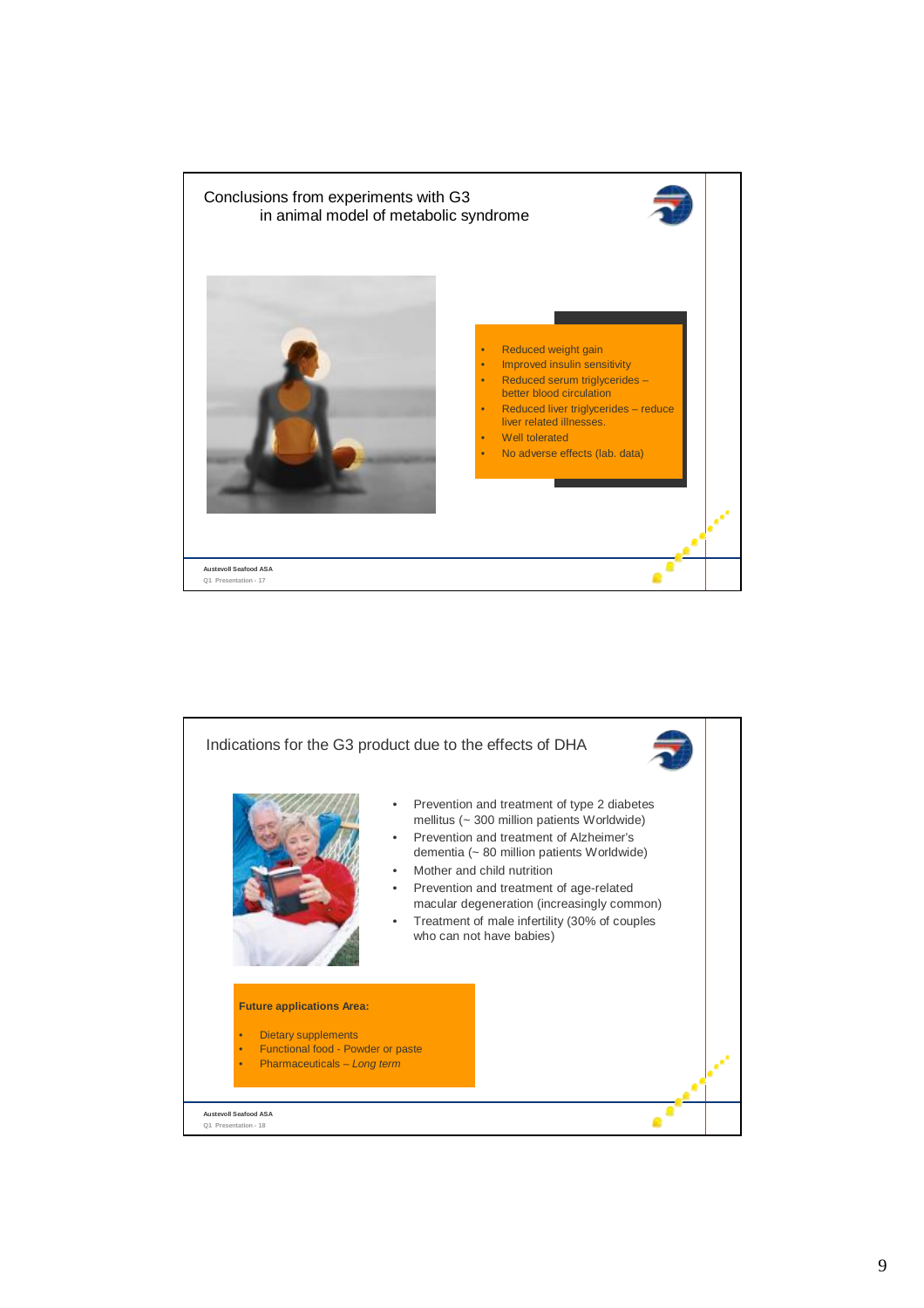

| Volume by products                          |                      |               |               |         |                 |           |
|---------------------------------------------|----------------------|---------------|---------------|---------|-----------------|-----------|
| Catch and purchase<br>Figures in 1.000 tons | Q108                 | 2008E         | Q1 % of 2008E | Q107    | Q1 07 % of 2007 | 2007      |
|                                             |                      |               |               |         |                 |           |
| Chile own catch                             | 12                   | 149           | 8%            | 36      | 26 %            | 139       |
| Chile purchase                              | 31                   | 59            | 52%           | 26      | 44 %            | 59        |
| Peru own catch                              | 35                   | 465           | 8%            | 24      | 6 %             | 415       |
| Peru purchase                               | 35                   | 206<br>500    | 17%           | 62      | 32 %            | 191       |
| Norway purchase                             |                      |               | 42 %          | 309     | 63%             | 487       |
| <b>TOTAL</b><br>Volumes sold                | 208<br>321           | 1379          |               | 457     |                 | 1291      |
| Figures in 1.000                            | Q1 08                | 2008E         | Q1 % of 2008E | Q107    | Q1 07 % of 2007 | 2007      |
|                                             |                      |               |               |         |                 |           |
| Fishmeal and oil (tons)                     | 78<br>$\blacksquare$ | 347<br>40     | 23 %<br>2%    | 60<br>8 | 20 %<br>29 %    | 300<br>28 |
| Frozen products (tons)<br>Canning (cases)   | 639                  | $4500 - 5000$ | 14% - 12%     | 1 1 9 4 | 30 %            | 4 0 2 2   |
| High consentrate Omega 3 oils (tons)        | 0,301                | 1,550         | 19%           | 0,267   | 24 %            | 1,130     |
| Low consentratet Omega 3 oils (tons)        | 0,090                | 0.350         | 26 %          | 0.115   | 41%             | 0.283     |
|                                             |                      |               |               |         |                 |           |
|                                             |                      |               |               |         |                 |           |
|                                             |                      |               |               |         |                 |           |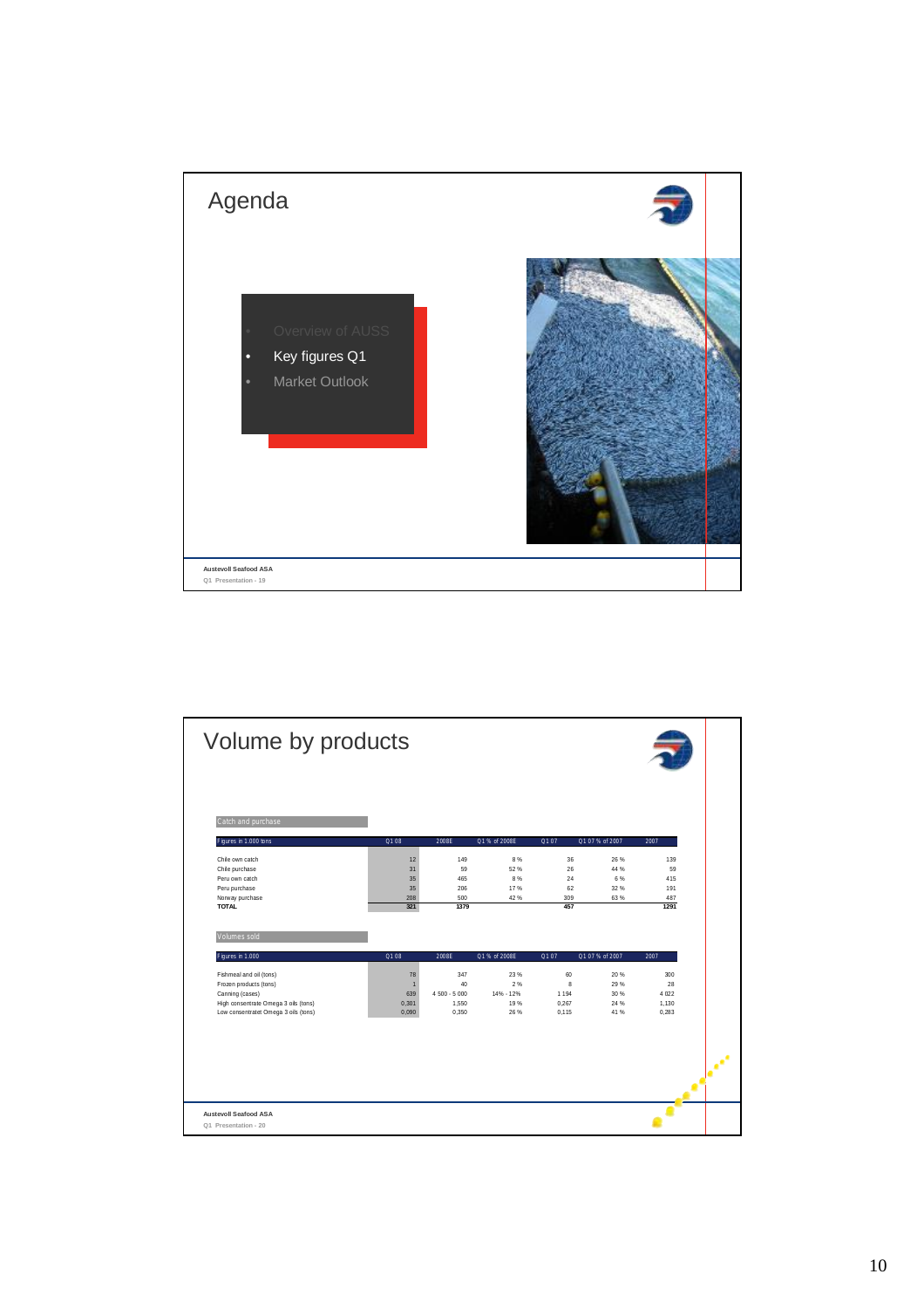| <b>Result Q1 2008</b>                                                                                                  |          |           |           |  |
|------------------------------------------------------------------------------------------------------------------------|----------|-----------|-----------|--|
| Condensed Condolidated Income Statement                                                                                |          |           |           |  |
| All figures in NOK 1.000                                                                                               | Q108     | Q1 07     | 2007      |  |
| Operating income                                                                                                       | 741976   | 847 982   | 3 468 957 |  |
| Operating expenses                                                                                                     | 672 214  | 711 453   | 2 985 546 |  |
| Operating profit before depreciation (EBITDA)                                                                          | 69 762   | 136 529   | 483 411   |  |
| Depreciation and amortisation                                                                                          | 53954    | 50 230    | 201 939   |  |
| Depreciation of excess value inventory                                                                                 |          | 3 000     | 3 000     |  |
| Operating profit (EBIT)                                                                                                | 15 808   | 83 299    | 278 471   |  |
| Income from associated companies                                                                                       | $-26951$ | 16 939    | 65758     |  |
| Net financial items                                                                                                    | 5796     | $-10,160$ | $-128613$ |  |
| Profit before tax                                                                                                      | $-5.347$ | 90 078    | 215616    |  |
| Income tax expenses                                                                                                    | $-6647$  | $-39.025$ | $-32.343$ |  |
| Net profit                                                                                                             | $-11994$ | 51 053    | 183 273   |  |
| Net profit from discontinued operations *                                                                              |          | 314 870   | 324 273   |  |
| Net profit including discontinued operations                                                                           | $-11994$ | 365 923   | 507546    |  |
| Profit to minority interests                                                                                           | 451      | 1 602     | 8 5 6 3   |  |
| Profit attribut to equity holder of parent                                                                             | $-1245$  | 364 321   | 498 983   |  |
| Earnings per share                                                                                                     | $-0.07$  | 2.02      | 2.72      |  |
| * As a consequense of the sale of the salmon business in Q107, the historical figures from this business are disclosed |          |           |           |  |
| as a net amount on a single line on the face of the income statement, "net profit from discontinued operations".       |          |           |           |  |
| <b>Austevoll Seafood ASA</b>                                                                                           |          |           |           |  |
| Q1 Presentation - 21                                                                                                   |          |           |           |  |

| Balance 31.03.2008                                   |           |               |           |  |
|------------------------------------------------------|-----------|---------------|-----------|--|
| Condensed Condolidated Balance sheet                 |           |               |           |  |
| All figures in NOK 1.000                             | Q1 08     | Q107          | 2007      |  |
| Intagible assets                                     | 1582909   | 1384 616      | 1624 499  |  |
| Fixed assets                                         | 2 578 437 | 2440332       | 2 575 773 |  |
| Financial assets                                     | 2 476 510 | 1890 713      | 2 451 590 |  |
| Inventories                                          | 689 418   | 977 330       | 528 055   |  |
| Receivables                                          | 713 755   | 752 985       | 592 201   |  |
| Bank balance                                         | 864 827   | 1421607       | 1 040 911 |  |
| <b>Total Assets</b>                                  | 8 905 857 | 8867583       | 8 813 030 |  |
| Total equity                                         | 4 191 318 | 4 2 5 2 1 3 3 | 4 228 611 |  |
| Provisions for commitments                           | 512 063   | 521 987       | 532 851   |  |
| Other long term liabilities                          | 2 618 661 | 2 400 634     | 2 401 052 |  |
| <b>Current liabilitities</b>                         | 1 583 815 | 1692829       | 1 650 515 |  |
| <b>Total Equity and Liabilities</b>                  | 8 905 857 | 8 8 6 7 5 8 3 | 8 813 030 |  |
| Equity ratio                                         | 47 %      | 48 %          | 48 %      |  |
| Net interest bearing debt (NIBD)                     | 2 714 061 | 1975 520      | 2514792   |  |
|                                                      |           |               |           |  |
| <b>Austevoll Seafood ASA</b><br>Q1 Presentation - 22 |           |               |           |  |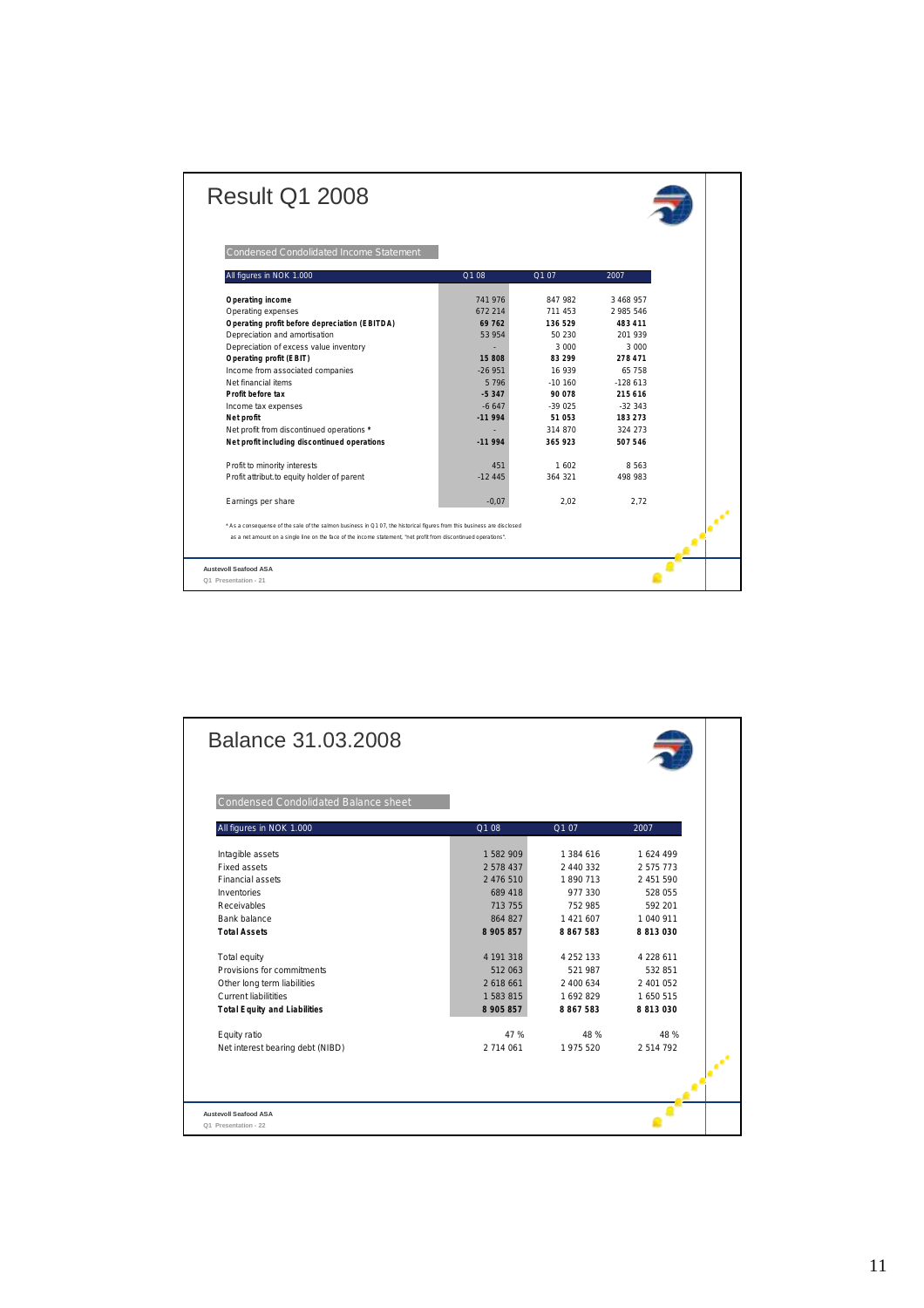| Condensed Condolidated Cash flow statement<br>All figures in NOK 1.000<br>Q1 08<br>Q107<br>2007<br>Net cash flow from operating activities<br>$-62654$<br>$-403925$<br>277 166<br>Net cash flow from investing activities<br>$-128840$<br>$-1097972$<br>$-2$ 195 459<br>Net cash flow from financing activities<br>15 4 12<br>1 512 011<br>1547710<br>Net change in cash and cash equivalents<br>$-176082$<br>10 114<br>$-370583$<br>1 040 910<br>Cash and cash equivalents at beginning of period<br>1 411 493<br>1 4 1 1 4 9 3<br>Cash and cash equivalents at period end<br>1421607<br>864 828<br>1 040 910 | <b>Cash Flow Statement</b> |  |  |
|----------------------------------------------------------------------------------------------------------------------------------------------------------------------------------------------------------------------------------------------------------------------------------------------------------------------------------------------------------------------------------------------------------------------------------------------------------------------------------------------------------------------------------------------------------------------------------------------------------------|----------------------------|--|--|
|                                                                                                                                                                                                                                                                                                                                                                                                                                                                                                                                                                                                                |                            |  |  |
|                                                                                                                                                                                                                                                                                                                                                                                                                                                                                                                                                                                                                |                            |  |  |
|                                                                                                                                                                                                                                                                                                                                                                                                                                                                                                                                                                                                                |                            |  |  |
|                                                                                                                                                                                                                                                                                                                                                                                                                                                                                                                                                                                                                |                            |  |  |
|                                                                                                                                                                                                                                                                                                                                                                                                                                                                                                                                                                                                                |                            |  |  |
|                                                                                                                                                                                                                                                                                                                                                                                                                                                                                                                                                                                                                |                            |  |  |
|                                                                                                                                                                                                                                                                                                                                                                                                                                                                                                                                                                                                                |                            |  |  |
|                                                                                                                                                                                                                                                                                                                                                                                                                                                                                                                                                                                                                |                            |  |  |
|                                                                                                                                                                                                                                                                                                                                                                                                                                                                                                                                                                                                                |                            |  |  |
|                                                                                                                                                                                                                                                                                                                                                                                                                                                                                                                                                                                                                |                            |  |  |
|                                                                                                                                                                                                                                                                                                                                                                                                                                                                                                                                                                                                                |                            |  |  |

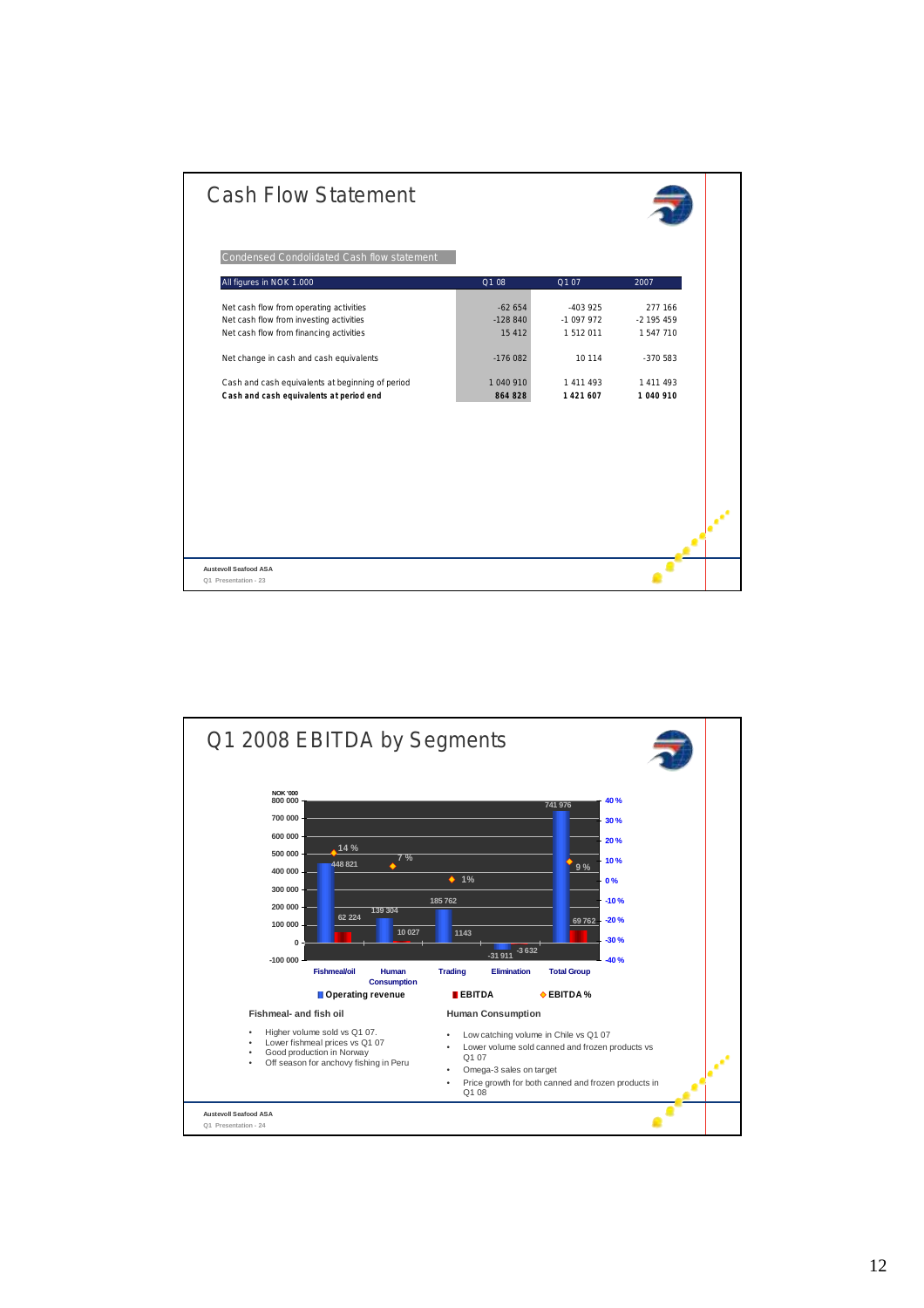

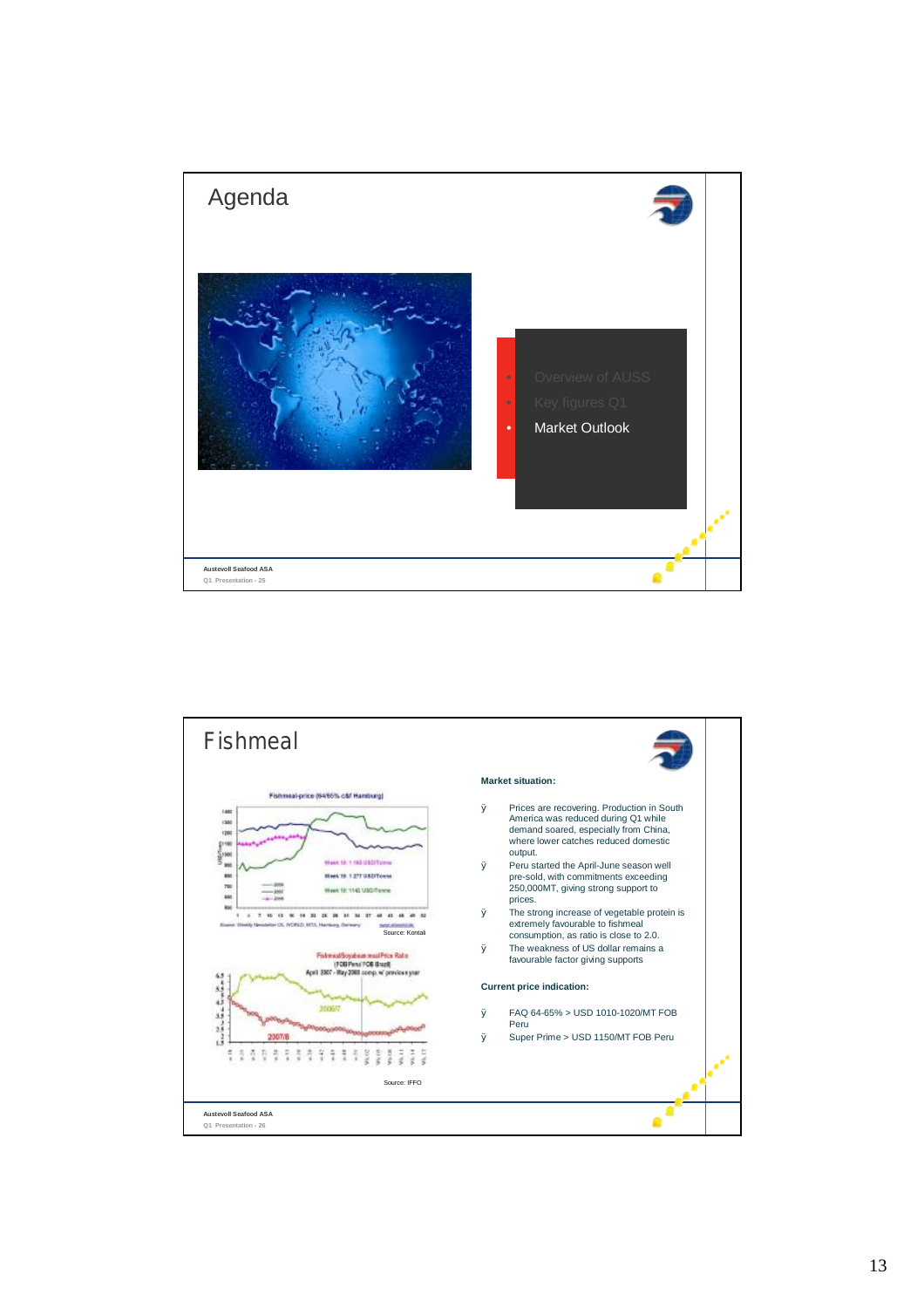

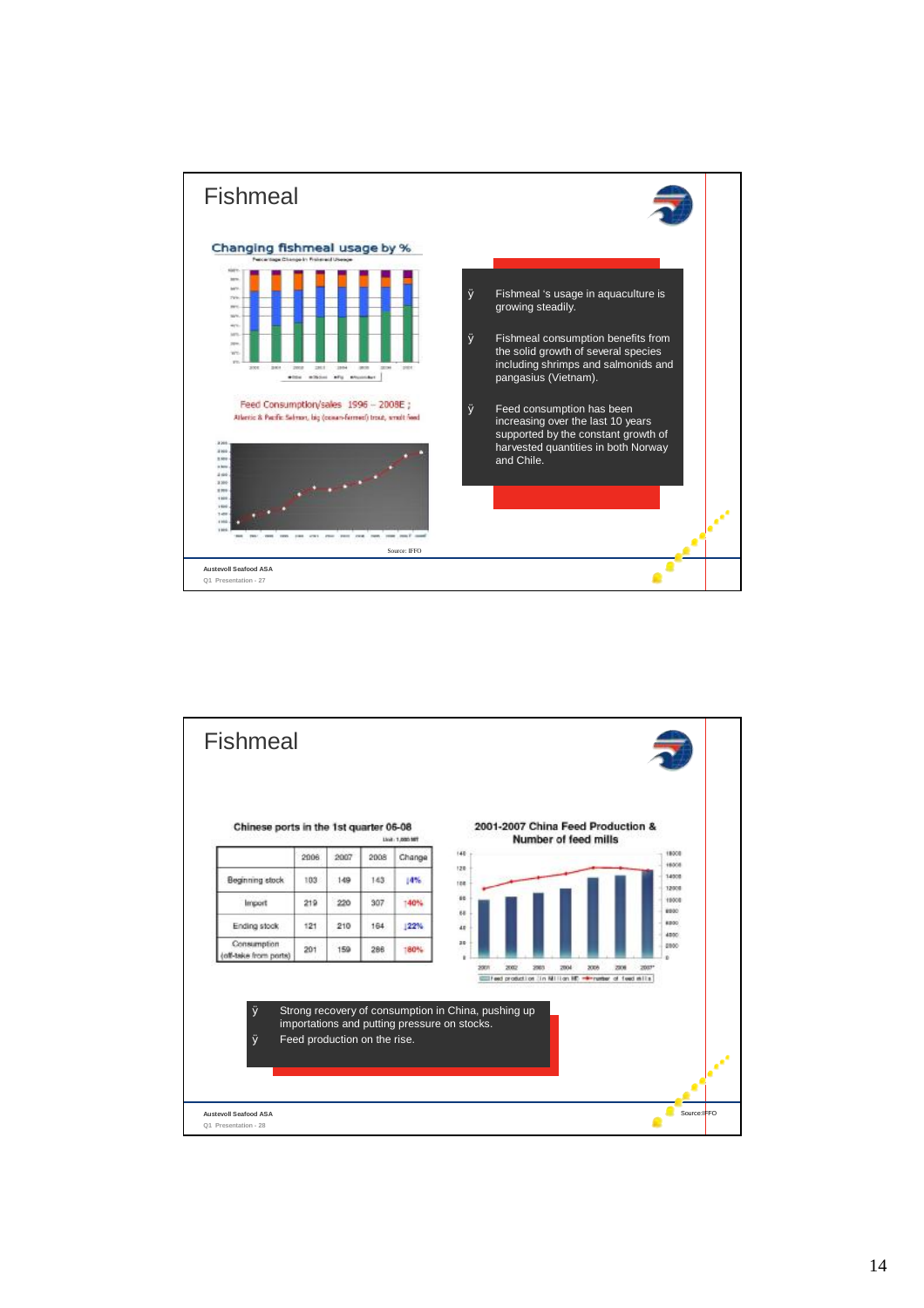

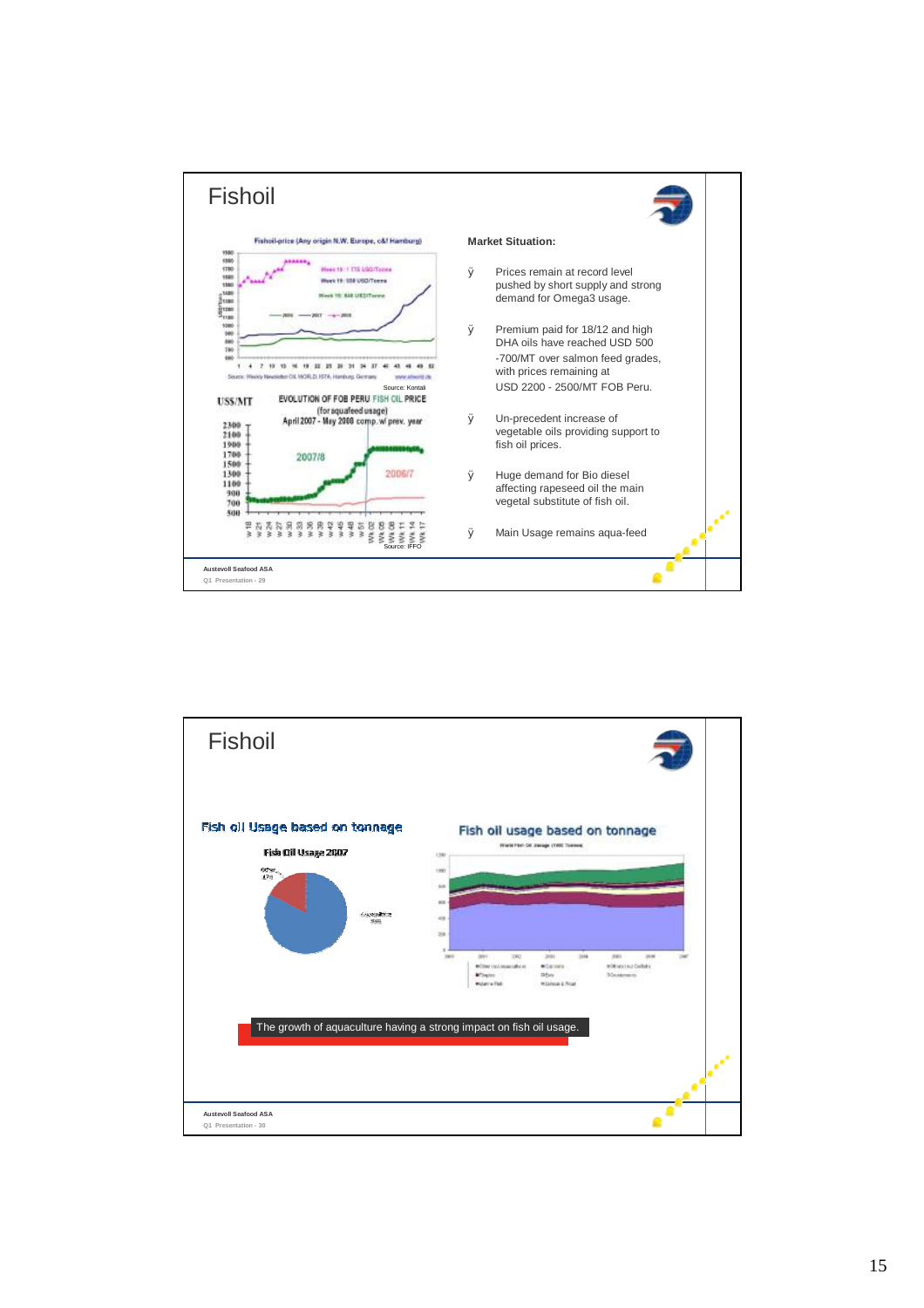

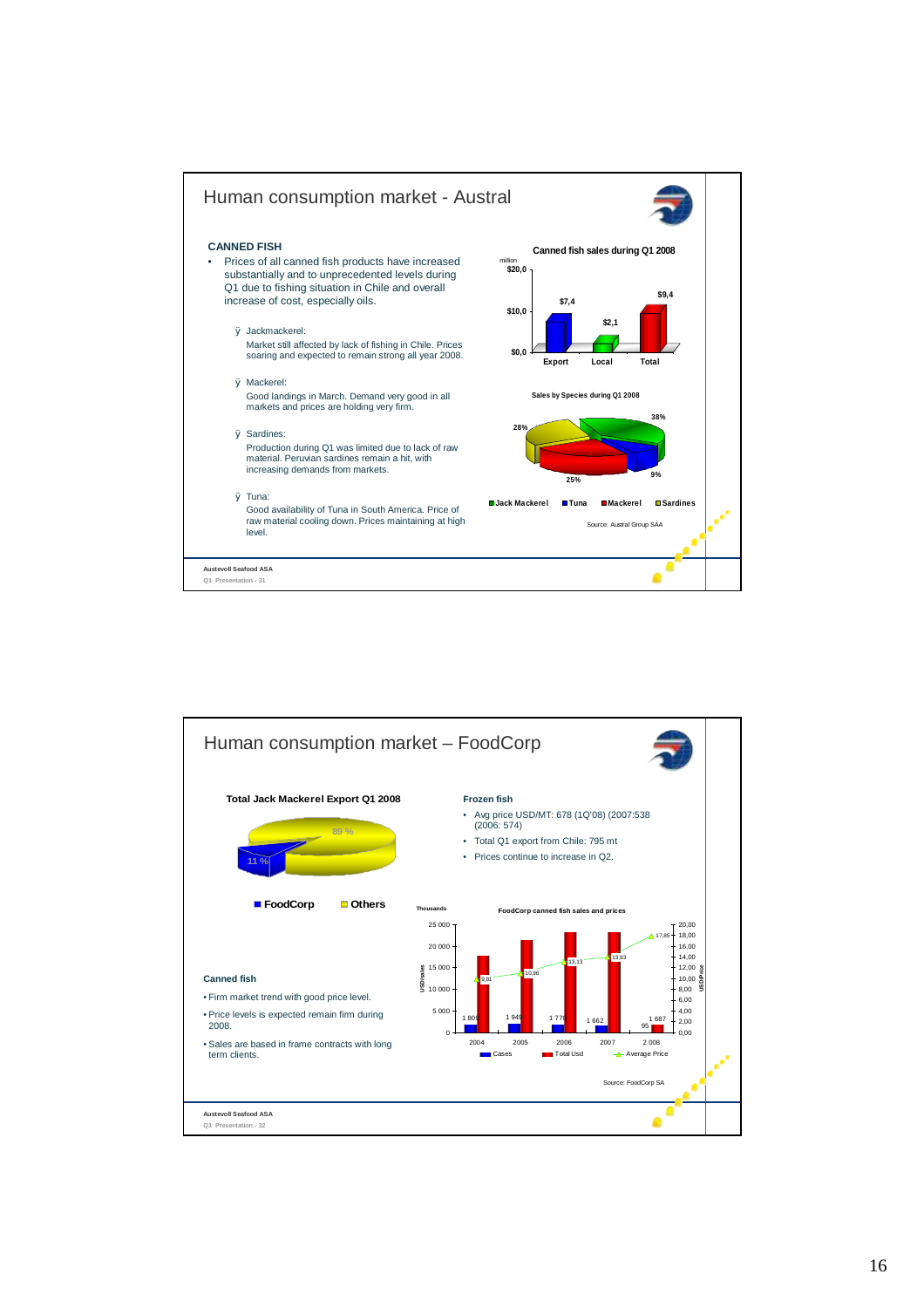